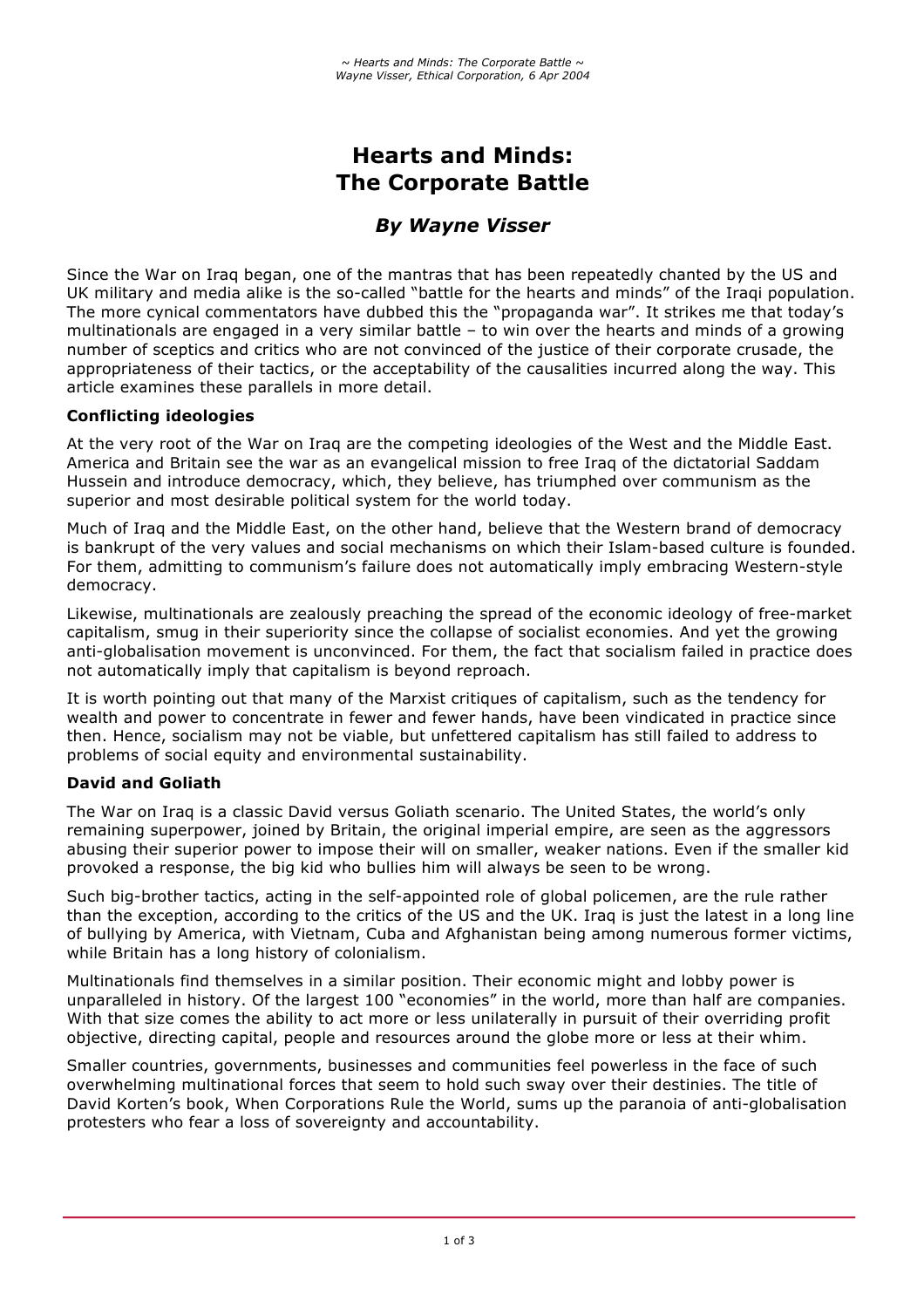## **The Hidden Agenda**

America and Britain have tried to convince a sceptical public that they are engaged in a morally justified war that is about ridding the world of a dictator, destroying weapons of mass destruction and securing long term global security. But there are many who believe that these two nations have ulterior motives, primarily two: oil and arms.

The West's dependence on the Middle East for oil has always been a sharp thorn in their side. But the discomfort is tolerable if diplomatic relations are relatively healthy and the oil-controlling regimes remain benevolent and predictable. Saddam and Iraq are a wild card that make the US and Britain highly vulnerable. They would far prefer installing a more friendly government.

Multinationals too face a serious crisis of trust about their true motives when they claim that they are acting in public good. Their critics see only selfish action driven by the profit motive. They cite countless examples of where money has taken priority over the health and safety of employees, the welfare of communities and the integrity of the environment.

For big business, it is also a question of dependence. They rely on financial performance for continued access to capital the ability to expand. They depend on the ratings of financial analysts and the positive support of shareholders for their reputation. The only option, they feel, is to keep the financial markets tame by giving them what they want – monetary returns.

#### **Questions of Accountability**

One of the biggest controversies of the war happened before it even began. It was the decision by the US and UK to act outside of the governing structure and consensus-based decision making of the United Nations. This unilateral action – to go to war without a second UN resolution – led to widespread claims that war itself was therefore an illegal act under international law.

In the case of Britain, Tony Blair decided to go to war despite overwhelming opposition, both within his own cabinet and party structures and by the public who were consistently polled to be against the war and staged peace protests in unprecedented numbers. What these actions by America and Britain amount to, according to their critics, is a severe breach of political accountability.

This theme – the lack of accountability – has similarly been the most consistent theme running through the anti-globalisation movement since its inception. Multinationals and their directors are not subject to any form of democratic process of election, and therefore fail to be held politically accountable for their actions in the countries and communities in which they operate.

Strong arguments for voluntary self-regulation by multinationals do little to ease fears of abuse. This smacks far too much of leaving the welfare of communities and the protection of the environment subject to the vagaries of corporate convenience, seriously in danger of fair weather charity and ready social and environmental trade offs as economic factors dictate.

#### **The Propaganda War**

In this war, more than ever before, the propaganda machine is churning out claim and counterclaim 24-7, on both sides of the conflict. Iraqi television shows pictures of strong leadership, heroic soldiers, civilian casualties and evil twins Bush and Blair, while American and British political and military leadership use the media to paint a picture of progress, liberation, inevitable success, and of course, monstrous Hussein.

Less subtly, the Allied forces have dropped millions of pamphlets and are broadcasting across the Iraqi radio waves, proclaiming their role as liberators, not aggressors or occupiers, hoping for a popular uprising against Saddam. The Arabic newspapers reflect an entirely different perspective, portraying the Americans and British as unwanted invaders, impoverishing Iraq, destabilising the region and threatening world security.

Multinationals, on the other hand, have long shouted the virtues of capitalism and the free market from the rooftops, with claims of economic liberation and shared wealth. According to Adam Smith's